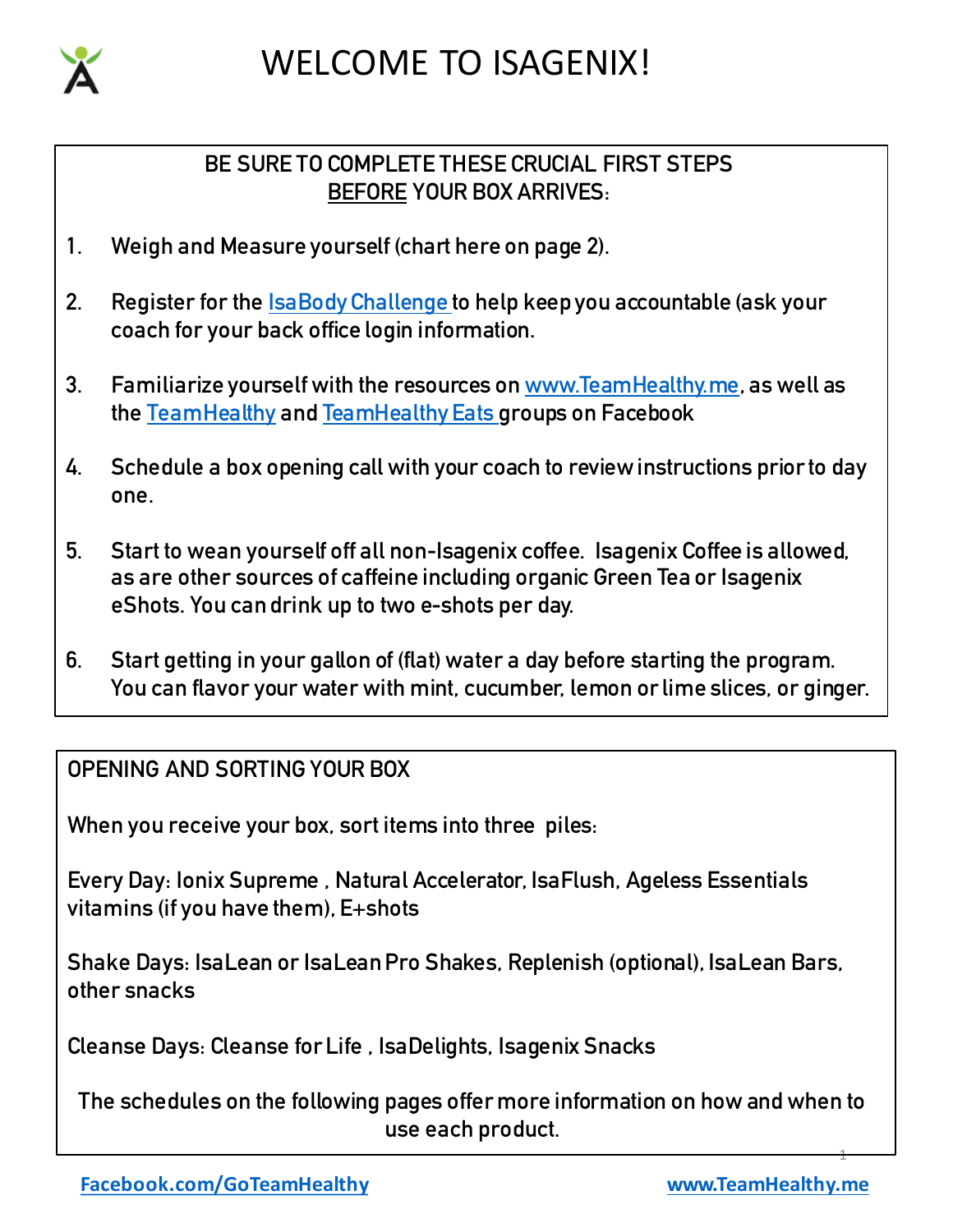# Track Your Progress

Use the charts below to keep track of all your progress. Get motivated with every inch and pound lost. Progress is a process. Success breeds success.

### Track Your Measurements and Weight

| <b>MEASUREMENTS</b>              | <b>START</b> | DAY 8 | <b>DAY 18</b> | <b>DAY 30</b> |
|----------------------------------|--------------|-------|---------------|---------------|
| <b>Neck</b>                      |              |       |               |               |
| Upper Arm (left)                 |              |       |               |               |
| Upper Arm (right)                |              |       |               |               |
| Chest (men: armpit, women: bust) |              |       |               |               |
| Diaphragm (rib cage)             |              |       |               |               |
| Waist                            |              |       |               |               |
| Abdomen (6" below waist)         |              |       |               |               |
| Buttocks (9" below waist)        |              |       |               |               |
| Upper Thigh (left)               |              |       |               |               |
| Upper Thigh (right)              |              |       |               |               |
| Calf (left)                      |              |       |               |               |
| Calf (right)                     |              |       |               |               |
| Upper Knee (left)                |              |       |               |               |
| Upper Knee (right)               |              |       |               |               |
| My Total Inches                  |              |       |               |               |
| My Total Inches Lost             |              |       |               |               |
| My Weight                        |              |       |               |               |
| My Weight Lost to Date           |              |       |               |               |

### Compute Your Body Mass Index (BMI)

Before BMI: \_\_\_\_\_\_\_\_\_\_\_\_ (Weight x 703 ÷ Height ÷ Height)

After BMI: \_\_\_\_\_

*Example: BMI: Bob is 5'7" and weighs 155 pounds. Bob's BMI is 24.3 (155 x 703 ÷ 67 ÷ 67). Therefore, according to the chart below, his weight status is normal.* 

| <b>BMI</b>        | WEIGHT<br><b>STATUS</b> |
|-------------------|-------------------------|
| <b>Below 18.5</b> | Underweight             |
| 18.5 - 24.9       | Normal                  |
| $25 - 29.9$       | Overweight              |
| 30 and Above      | Obese                   |

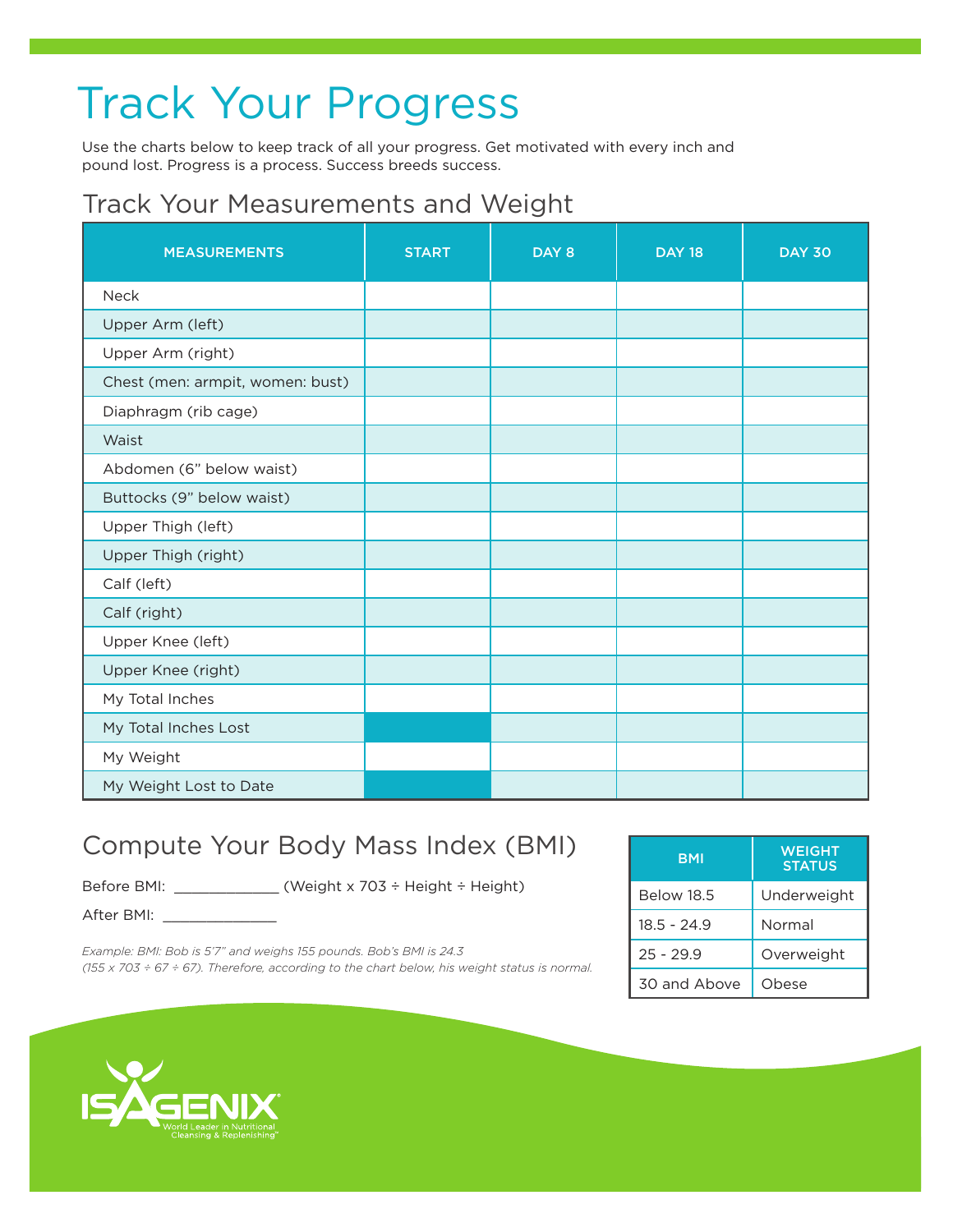### **SHAKE DAY SCHEDULE (Days 1-5, 8-12, 15-30)**

#### **The Night Before Starting – 2 IsaFlush at Bedtime**

**Shake Day Schedule – Drink 1 Gallon of Pure Water per Day!**

**Immediately upon waking up- 1 oz. Ionix Supreme and at least 8 oz of water**

**Within 1 hour of waking up – Shake and AM Ageless Essentials vitamins (if you have them). Be sure to drink your shake within 20 minutes of mixing it.** 

**15 minutes after shake – 1 Natural Accelerator**

**Mid-Morning– 100 to 150 calorie snack**

**Lunch – 2nd shake or 400-600 calorie meal following basic food guidelines**

**15 minutes after shake – 1 Natural Accelerator**

**Mid-Afternoon – 100-150 calorie snack**

**Before 7:30 pm\* – 2nd Shake (if you ate meal at lunch) or 400-600 Calorie Meal and PM vitamins (if you have them)**

**Bedtime – 2 IsaFlush capsules**

#### **SHAKE DAY TIPS:**

- ü **Drink a full gallon of water every day (green tea not included toward this count). No Gatorade, flavored water, seltzer or carbonated water.**
- ü **Follow food rules laid out here on page 5.**
- ü **For recipe ideas, visit www.teamhealthy.me/recipes or Team Healthy Eats on Facebook.**
- ü **Your fork-and-knife meal may be eaten at either lunch or dinner time. We've found that it tends to be easier to stick with the program, and results tend to be better, for those who eat their meal at lunch.**
- ü **\* All fork-and-knife meals and snacks should be consumed by 7 pm. If you do choose to eat your meal at lunch, your evening shake may be consumed as late as 9 pm. Shakes are easier for your body to process, so won't impact your sleep or cause digestive issues the same way eating a late meal will.**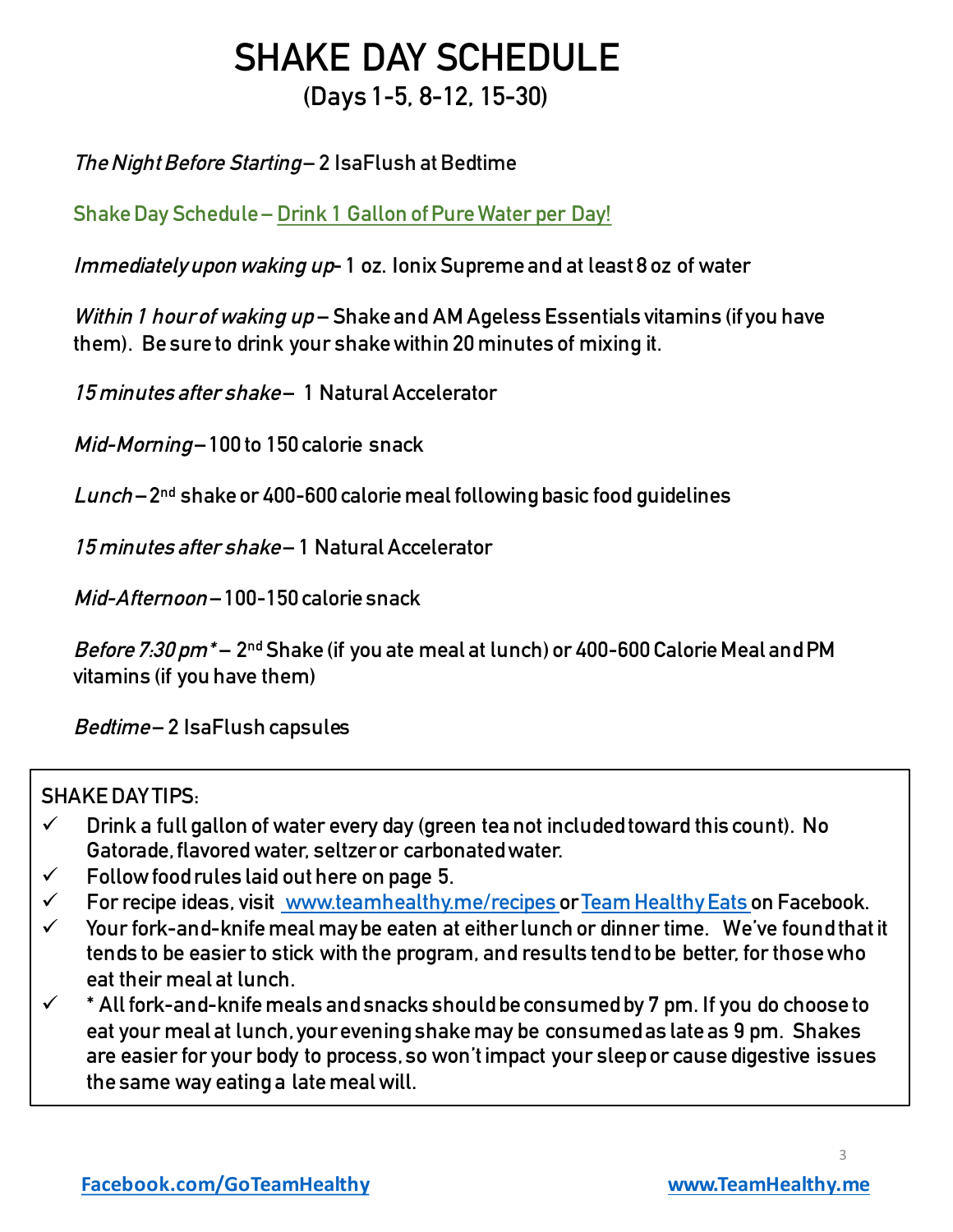## **CLEANSE DAY SCHEDULE**

#### **(Days 6-7 and 13-14)**

| <b>8 AM</b>    | 1 oz Ionix Supreme and 16 oz water                         |
|----------------|------------------------------------------------------------|
| <b>9 AM</b>    | 4 oz or 2 scoops Cleanse for Life, AM vitamins, 8 oz water |
| <b>10 AM</b>   | 2 Isagenix Snacks, 1 Natural Accelerator, 16 oz water      |
| <b>11 AM</b>   | 1 Isadelight, 16 oz water                                  |
| <b>12 PM</b>   | 4 oz or 2 scoops Cleanse for Life, 8 oz water              |
| 1PM            | 1 Isadelight, 1 Natural Accelerator, 8 oz water            |
| 2PM            | 2 Isagenix Snacks, 8 oz water                              |
| 3 PM           | 4 oz or 2 scoops Cleanse for Life, 8 oz water              |
| 4 PM           | 1 Isadelight, 8 oz water                                   |
| 5 PM           | 2 Isagenix Snacks, 8 oz water                              |
| 6 PM           | 4 oz or 2 scoops Cleanse for Life, PM vitamins, 8 oz water |
| 7 PM           | 1 Isadelight, 8 oz water                                   |
| 8 PM           | 2 Isagenix Snacks (only if needed), 8 oz water             |
| <b>Bedtime</b> | 2 IsaFlush                                                 |

#### **Cleanse Day Tips**

**Follow the schedule belowas closely as you can. The CFL drink will ensure that your body gets what it needs nutritionally, and the wafers/IsaDelights contain just enough protein/carb to ensure that the body continues to metabolize, while breaking from digestion. In short, it will ensure your body continues to burn fat, but doesn't burn lean tissue.**

**Drink as much Isagenix Coffee and/or organic green tea as you want/need on cleanse days. Up to two eShots per day are also allowed**

**Refrain from heavy exercise during your first 2-day cleanse. You may be able to do some light exercise, but it is important to stay in tune with your body. DON'T over-do it!**

4